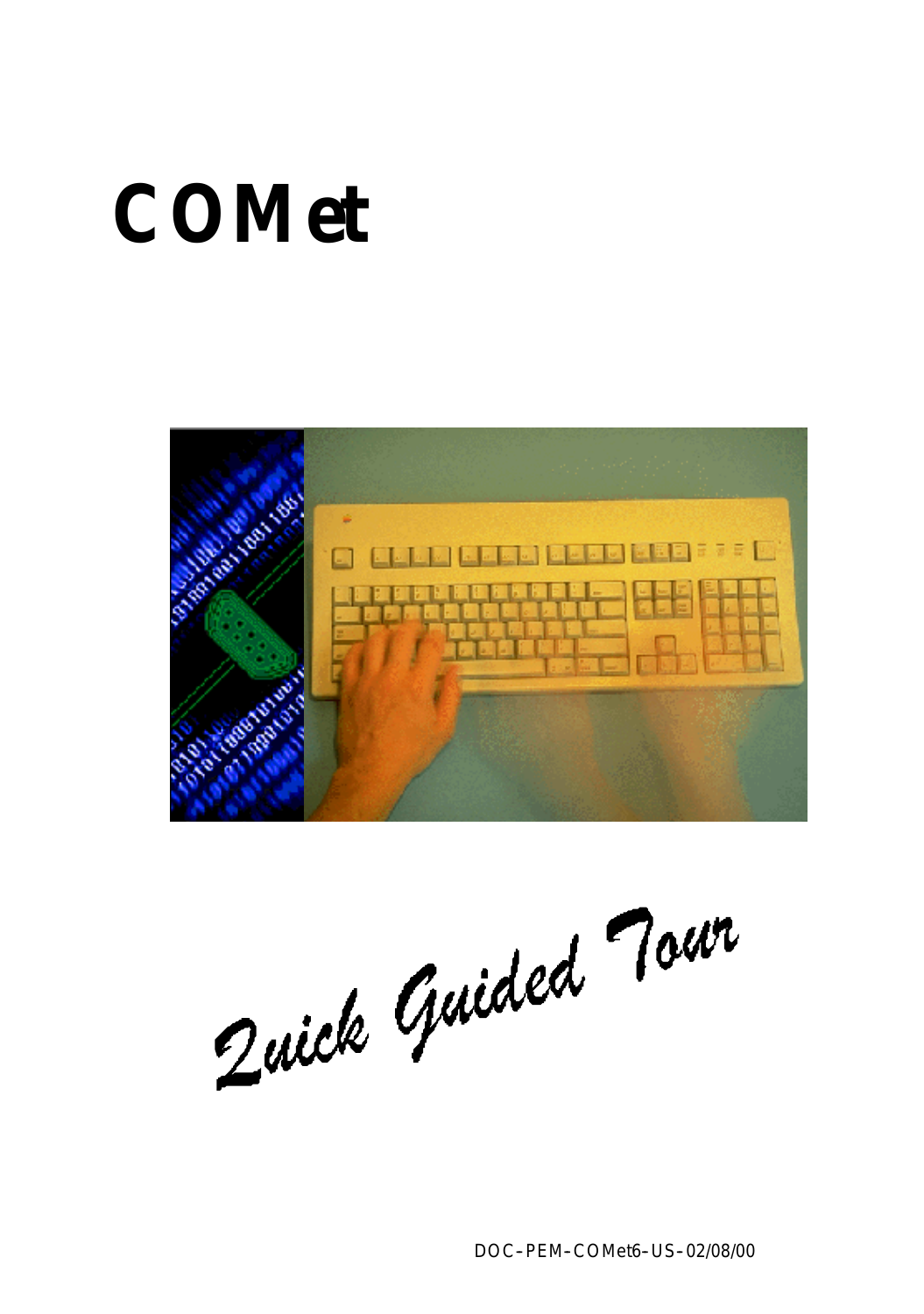Theinformation in thepresentdocumentation isnotof acontractualnature.Itis subject to modification without prior notice.

The software described in this manual is regulated by a user license. The software cannot be used, copied or reproduced on any media whatsoever, except in compliance with the terms of this license.

No part of this manual may be copied, reproduced or transmitted by any means whatsoever (unless it is for the purchaser's personal use) without the written permission of **Teklynx International Co.**

> E 2000 **Teklynx International Co,** All rights reserved.

**Windowst**, **MS-DOS**<sup>®</sup> are registered trade marks of the **Microsoft**<sup>®</sup> **Corporation**.

**IBM**, **PC**, **AT PS/2** are registered trade marks of the **International Business Machines**, Inc.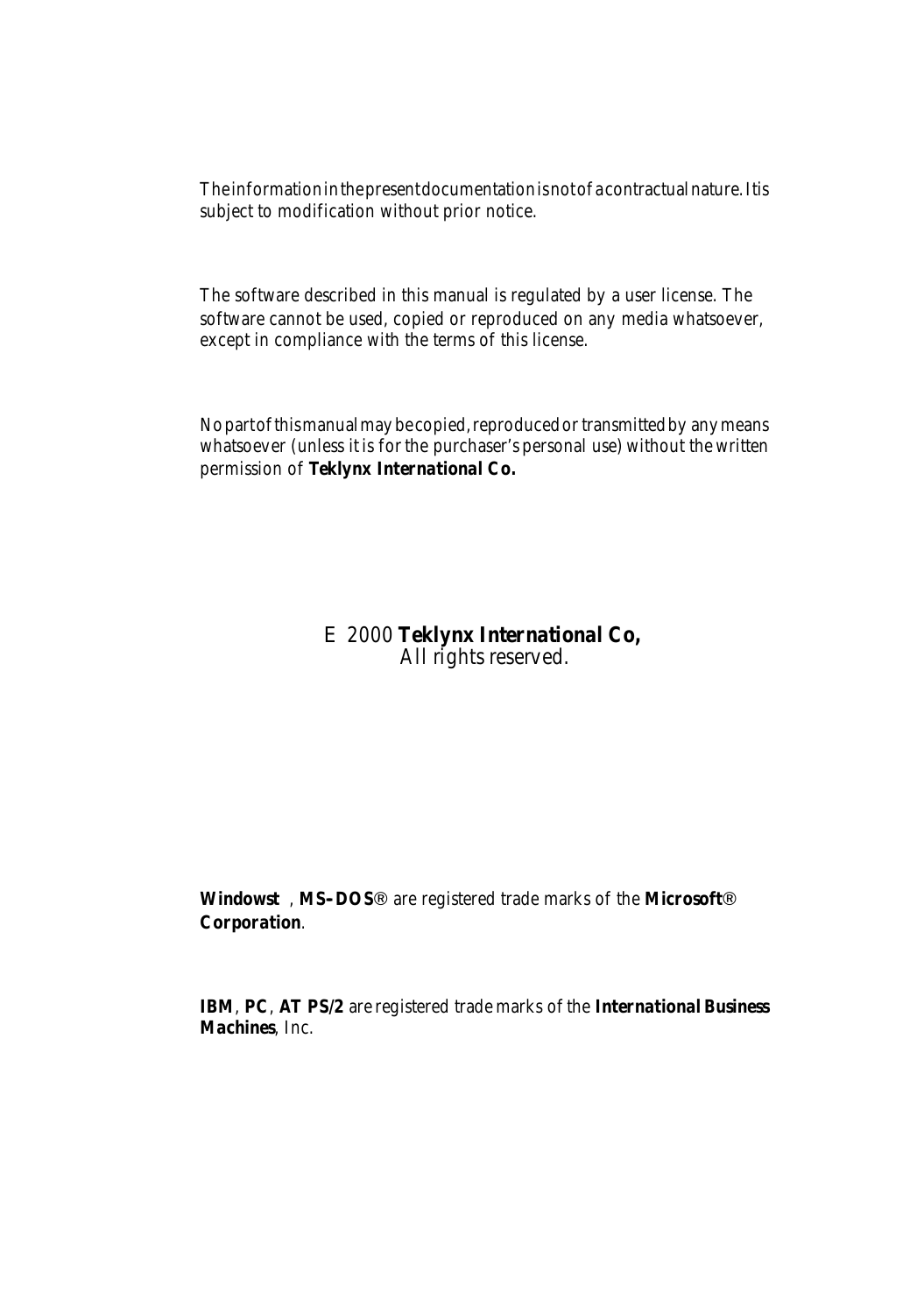## Table of Contents

|                                            | Page - 1     |
|--------------------------------------------|--------------|
| Documents Supplied                         | Page $-1$    |
| Typographical Conventions                  | Page $-1$    |
|                                            | Page 2 - 3   |
|                                            | Page $2 - 3$ |
| Presentation of the Zoo Shipping Company   | Page $2 - 4$ |
| Setting Up the Environment                 | Page 2 - 5   |
|                                            | Page 2 - 9   |
| Creating a New Protocol                    | Page 2 - 11  |
| Selecting Settings for the Bar code Reader | Page 2 - 12  |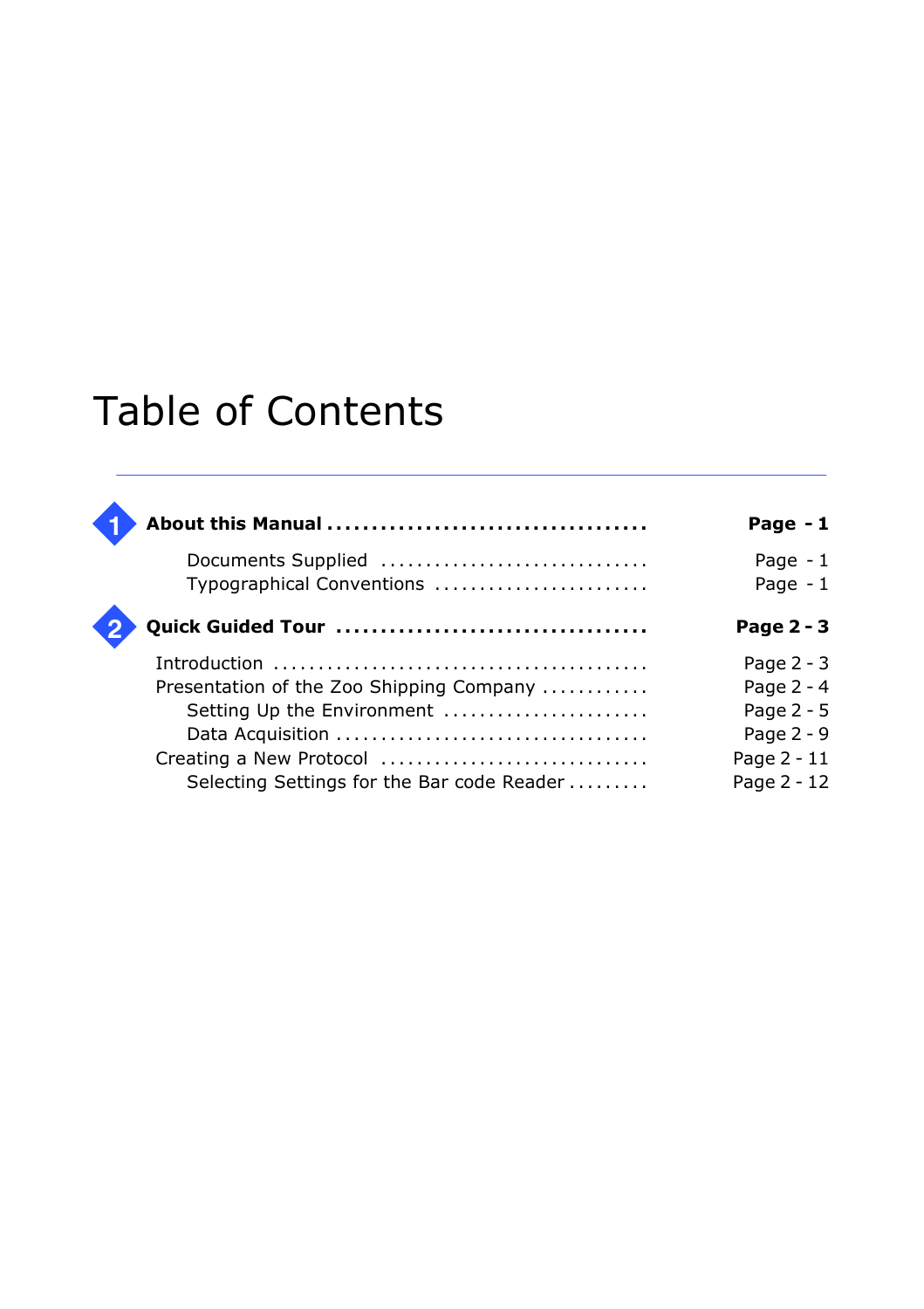### **About this Manual**



| <b>Documents</b><br><b>Supplied</b>        | Complete documentation is available to help you get the most<br>from COMet.                                                                                                                                                       |  |  |  |  |  |
|--------------------------------------------|-----------------------------------------------------------------------------------------------------------------------------------------------------------------------------------------------------------------------------------|--|--|--|--|--|
|                                            | By means of an example, the Quick Guided Tour aims to<br>familiarize you quickly with the software, giving you the basic<br>keys for getting started. This documentation has been designed<br>as a compliment to the online help. |  |  |  |  |  |
|                                            | Online Help is accessible from the application, and outlines all<br>application procedures.                                                                                                                                       |  |  |  |  |  |
| <b>Typographical</b><br><b>Conventions</b> | This manual distinguishes between different types of information<br>by using the following conventions:                                                                                                                           |  |  |  |  |  |
|                                            | terms taken from the interface itself, such as commands,<br>$\bullet$<br>appear in <b>bold</b> ;                                                                                                                                  |  |  |  |  |  |
|                                            | keys appear in small caps, as in the following example:<br>٠<br>"Press the SHIFT key";                                                                                                                                            |  |  |  |  |  |
|                                            | numbered lists mean there is a procedure to be carried out;<br>٠                                                                                                                                                                  |  |  |  |  |  |
|                                            | when the conjunction "or" appears next to a paragraph it<br>$\bullet$<br>means there is the choice of another procedure for carrying<br>out a given task;                                                                         |  |  |  |  |  |
|                                            | When a menu command contains submenus, the menu name<br>$\bullet$<br>followed by the command to select appears in bold. Thus,<br>"Choose File Open" means choose the File menu, then the<br><b>Open</b> command.                  |  |  |  |  |  |
|                                            | Following this symbol you will find hints for ontimizing certain                                                                                                                                                                  |  |  |  |  |  |



Following this symbol you will find hints for optimizing certain tasks, speeding up the execution of commands, etc.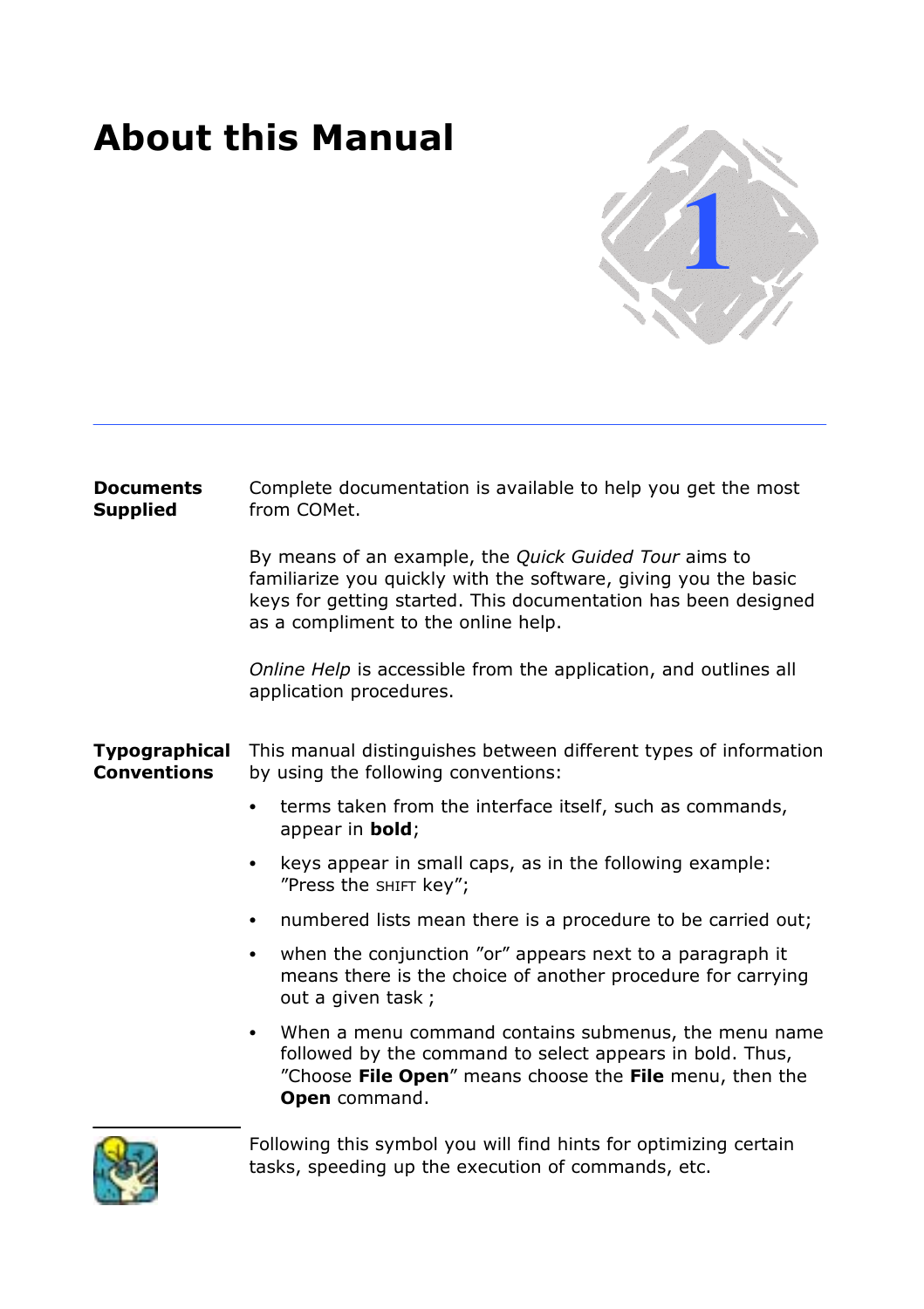### **Quick Guided Tour**



### **Introduction**

The guided tour provides a quick introduction to get you off to a good start with the basic functions of **COMet**. By means of a practical example, you will learn how to create a new hardware environment and configure source devices using different communication protocols.

This example features a weighing machine, a bar code reader and keyboard data entry as means of gathering the information needed to ship packages.

|              |              | <b>ZOO SHIPPING COMPANY</b> |  |  |  |
|--------------|--------------|-----------------------------|--|--|--|
|              | kg           | 5.750                       |  |  |  |
| Destination: | X            |                             |  |  |  |
|              | <b>Total</b> |                             |  |  |  |
|              |              | 11.50                       |  |  |  |

The information gathered is inserted in the label below :

**Figure 1** Presentation of the Example Label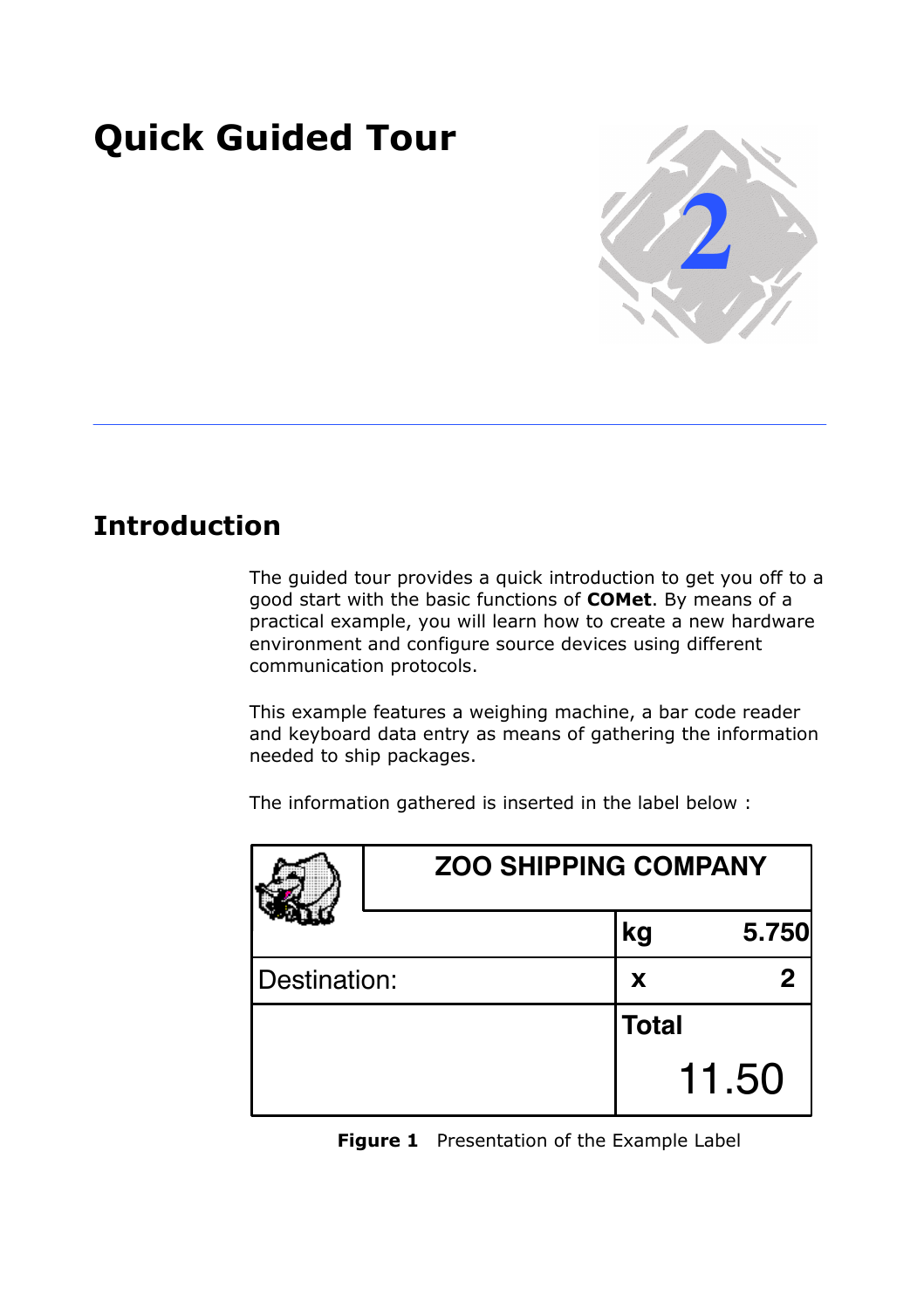### **Presentation of the Zoo Shipping Company**

The ZOO Shipping Company's dispatch service has developed a package shipping system using **COMet**. Each package must be accompanied by a delivery slip.

Outgoing packages are routinely weighed and a light beam reads the bar codes on each package. An operator responsible for supervising the process enters the price per kilo.

Weighing the package makes it possible to calculate its shipping price, and reading the bar code indicates its destination.

The information gathered is inserted into the shipping label (see Page 2 - 3). This enables the company to keep a precise reference number for each outgoing package.



**Figure 2** Presentation of the Example Label

Note This is just an example, of course. In real life, the price of shipping a package, which depends on its destination, would be calculated by a database, not an operator.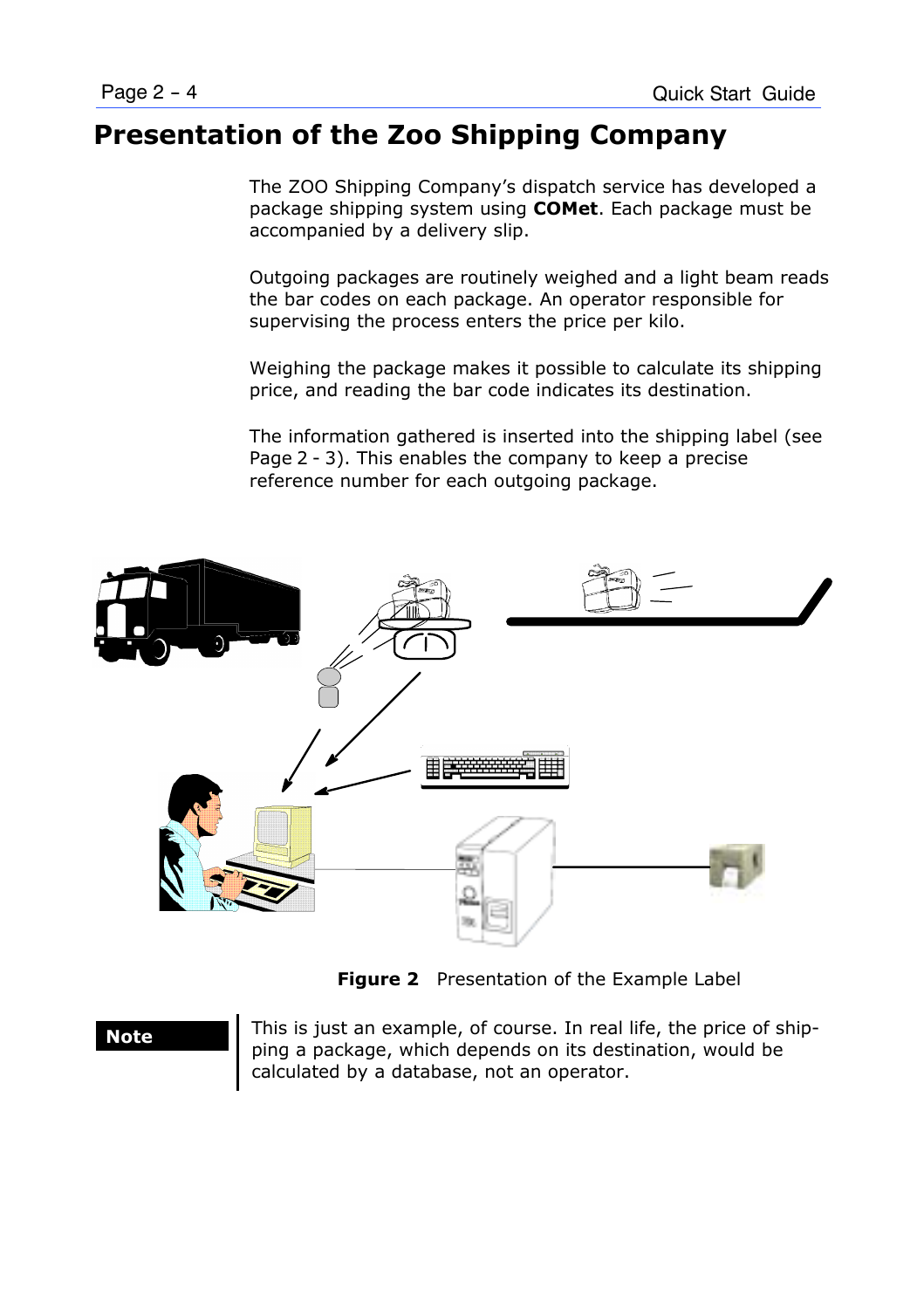**Setting Up the** This sequence describes the shipping department's hardware configuration and gives the procedure for creating the work environment. **Environment**

#### **B** Hardware Devices

- A PC
- A printer connected to the PC's COM 1 port
- A bar code reader connected to the PC's COM 2 port
- A weighing machine connected to the PC's COM 3 port

Note **The PC, which originally had only two serial ports, has been** fitted with a multiport card. Four serial ports have been added to the first two, making a total of six. Using the **Options** dialog box, you will have to disable ports 7 and 10, which will not be used in this example.

#### **Setting Up the Work Environment**

Using the **COMet** interface, you will now create the device group by adding the bar code reader and the weighing machine to the above ports.

**1** Click on  $\mathbb{Z}$  or press F<sub>2</sub>.

**2** Select **Default** as hardware environment.

The interface appears as shown below :

| <b>Ed COMet</b><br>G | 戸        |                | $\overline{\mathcal{L}}$ | ≗              | ్తే                  | $\bigcirc$ | త్ర | ්්             | $\bullet$ | 譕               |  |
|----------------------|----------|----------------|--------------------------|----------------|----------------------|------------|-----|----------------|-----------|-----------------|--|
| F1                   | F2       | F <sub>3</sub> | F4                       | F <sub>5</sub> | F6                   | F7         | F8  | F <sub>9</sub> | F10       | F11             |  |
|                      |          |                |                          | Shipping.CMT   |                      |            |     |                |           | Shipping.lab    |  |
| Port                 |          | Source device  |                          |                | Interchange protocol |            |     | Value          |           | Target variable |  |
| п                    |          |                |                          |                |                      |            |     |                |           |                 |  |
| $\overline{c}$       |          |                |                          |                |                      |            |     |                |           |                 |  |
| 3                    |          |                |                          |                |                      |            |     |                |           |                 |  |
| 4                    |          |                |                          |                |                      |            |     |                |           |                 |  |
| 5                    |          |                |                          |                |                      |            |     |                |           |                 |  |
| $\boldsymbol{6}$     |          |                |                          |                |                      |            |     |                |           |                 |  |
| ٠                    | Keyboard |                |                          |                |                      |            |     |                |           | Var0            |  |
|                      |          |                |                          |                |                      |            |     |                |           |                 |  |

**Figure 3** The Main COMet Window

**3** Go to Port 2, then click on **or** or press F8.

The **Selection** dialog box appears.

**4** Select the HBCR8000 protocol used by the bar code reader, then click on OK.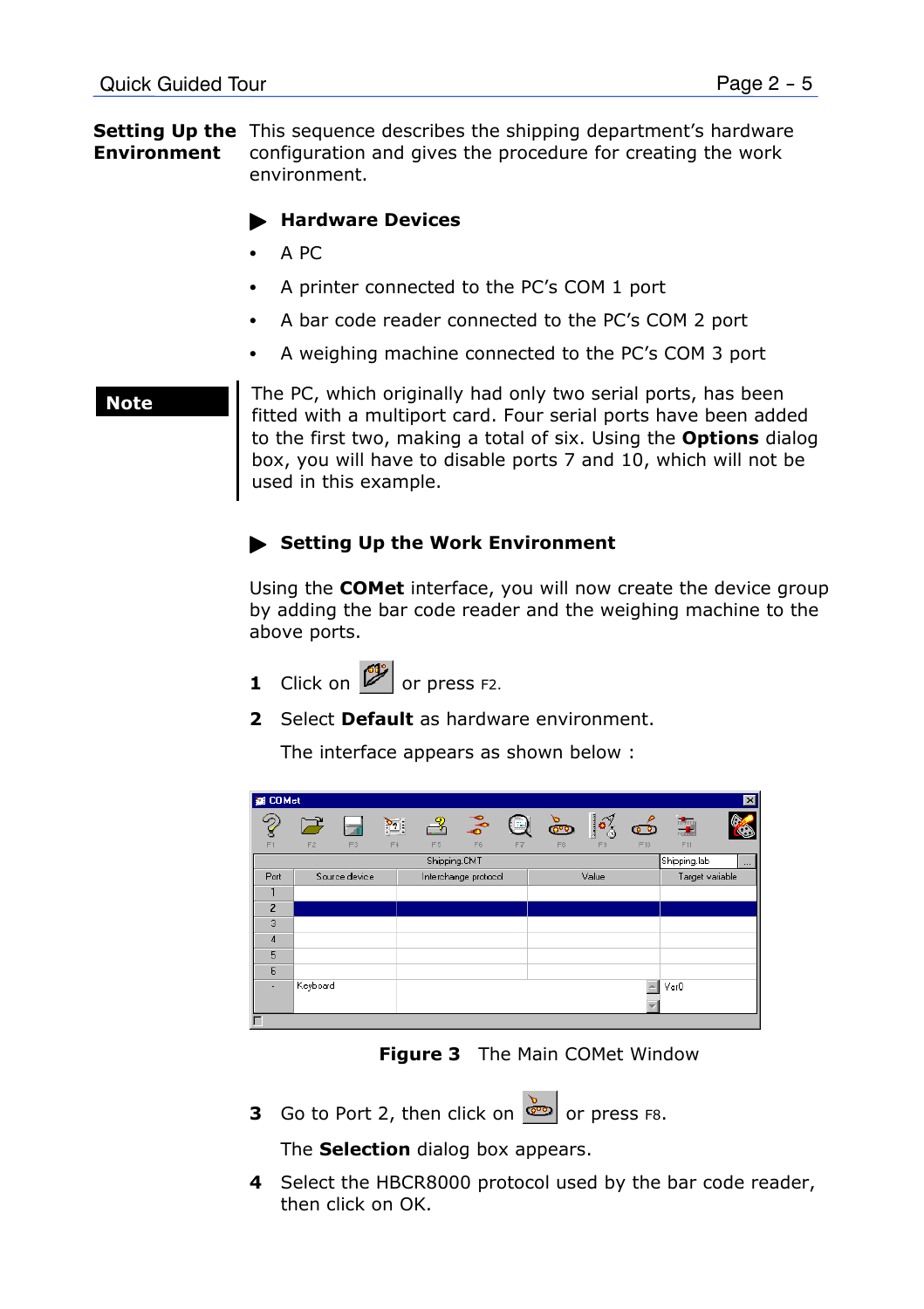**5** Repeat this procedure for Port 3 and select the TEC-SL47 protocol used by the weighing machine.

The table now looks like the example shown below :



**Figure 4** Selecting Protocols

#### **Selecting the Target Document**

- **1** Click on **1** or press F4.
- **2** Select the **Shipping** label from the **COMet Samples** folder.

This label contains several **Var** fields:

- **Destination** : the data will be acquired when the bar code on the package is read; ;
- **kg** : the value will be acquired when the package is weighed; ;
- **CodeOp** : the value is the price per kilo, entered by the operator; ;
- **Total** : the result of the formula (kg x CodeOp), which will be the dispatch price of the package.

#### **Device Settings**

When you configure device settings, you must assign an î uncoded î name, (unlimited length) to the device, designate a **master** device and select the target field in which the data acquired is to be inserted.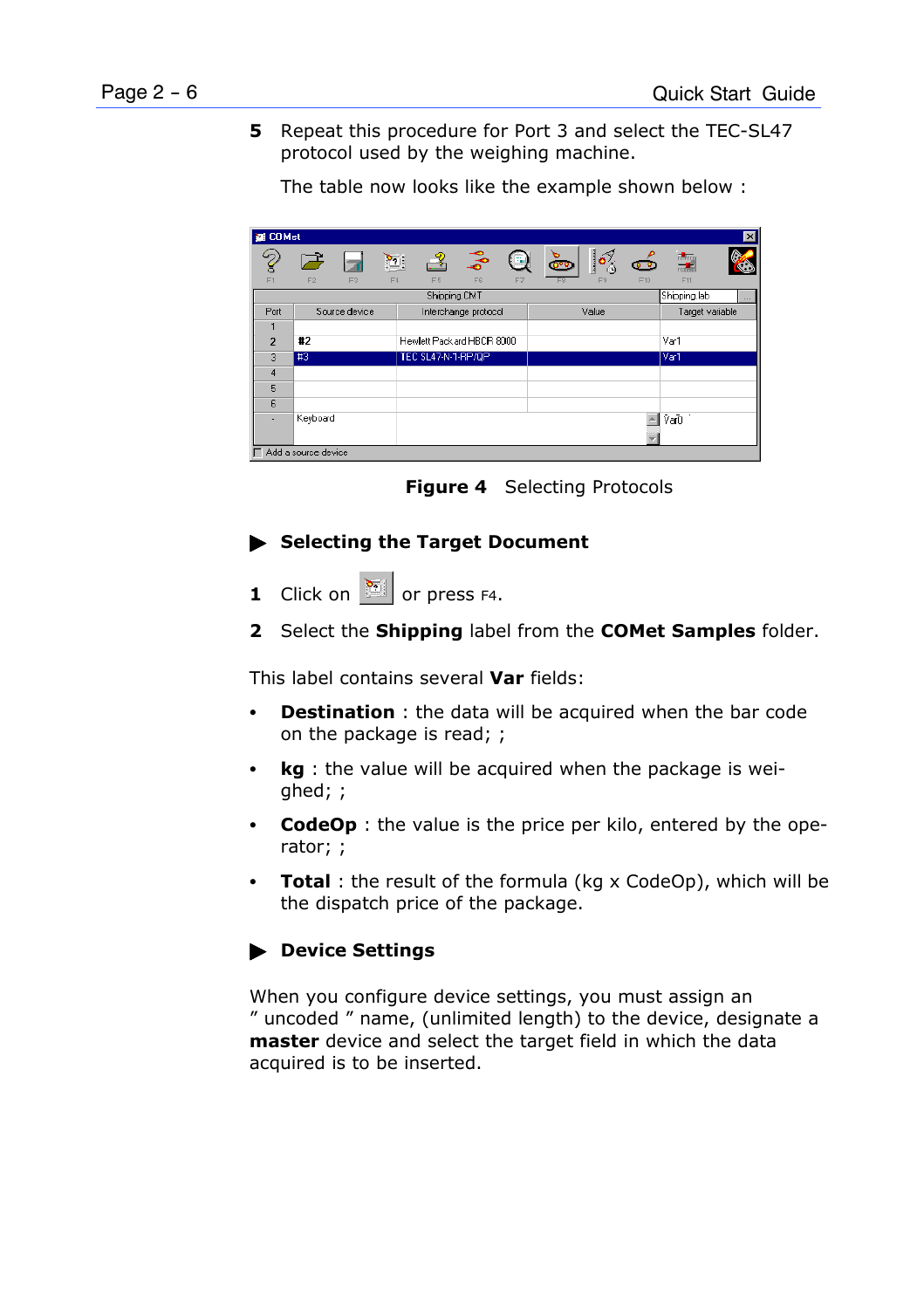**Selecting Settings for the Bar code Reader :**

- **1** Go to port 2.
- **2** Click on  $\frac{\sqrt{3}}{2}$  or press F9.

The **Source device settings** dialog box appears :

| Source device settings<br>Charles Lives | Bar code reader<br>Name<br>Master device<br>M<br>Protocol<br>Codebar reader<br>Type<br>Settings<br>Hewlett Packard HBCR 8000<br>Target label<br>arget variable Destination | Complete<br>the boxes<br>indicated,<br>then click on<br>OK. |
|-----------------------------------------|----------------------------------------------------------------------------------------------------------------------------------------------------------------------------|-------------------------------------------------------------|
|                                         | Communication parameters<br>Parity N None<br>Baud rate 9600                                                                                                                |                                                             |
| <b>ATTORNMENT</b>                       | Stop bits<br>Data bits 8<br>$\overline{\phantom{a}}$                                                                                                                       |                                                             |
|                                         | <b>OK</b><br>Cancel<br>Help                                                                                                                                                |                                                             |

**Figure 5** Configuring the Bar code Reader

**Selecting Settings for the Weighing Machine :**

- **1** Go to port 3
- **2** Click on  $\boxed{\frac{3}{2}}$  or press F9.

The **Source device settings** dialog box appears :

| <b>Source device settings</b> |                                                            |               |                                         |
|-------------------------------|------------------------------------------------------------|---------------|-----------------------------------------|
|                               | Weighing Machine<br>Name                                   | Master device |                                         |
| Charles Live Live             | Protocol<br>Electronic scale<br>Type<br>TEC SL47-N-1-RP/QP | Settings      | Complete<br>the boxes as<br>shown, then |
|                               | Target label<br>Target variable Kg                         |               | click on OK.                            |
|                               | Communication parameters<br>Baud rate 2400                 | Parity E Even |                                         |
| <b>Silverpools</b>            | Data bits 7                                                | Stop bits     |                                         |
|                               | <b>OK</b><br>Cancel                                        | Help          |                                         |

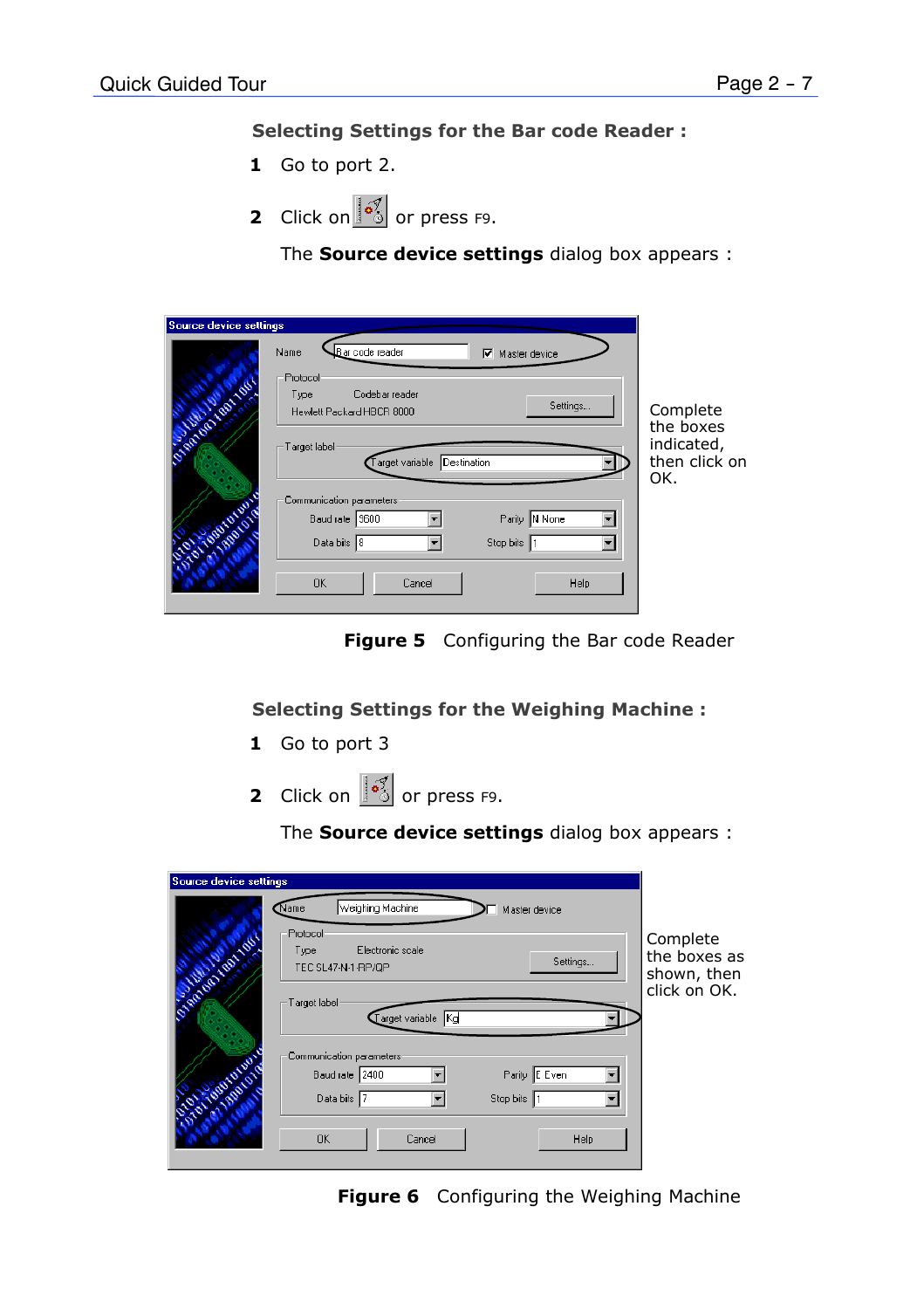#### **Selecting Keyboard Settings**

- **1** Go to the row in the table corresponding to the keyboard.
- **2** Click on  $\boxed{\frac{3}{5}}$  or press F9.

The **Source device settings** dialog box appears. Since the keyboard is a special device, the dialog box contains only one box for selecting the target field.

| Source device settings                   |              |                        |               |                                                       |
|------------------------------------------|--------------|------------------------|---------------|-------------------------------------------------------|
| Charles Land<br><b>STANDARD STANDARD</b> | Target label | Target variable OpCode | Master device | Complete<br>the box as<br>shown, then<br>click on OK. |
|                                          | <b>OK</b>    | Cancel                 | Help          |                                                       |

**Figure 7** Configuring the Keyboard

Once the information is entered, the main **COMet** window looks like this :

| <b>COMet</b><br>ы |                                   |                                                                                     |    |                       |       |          |                 | $\overline{\mathbf{z}}$ |
|-------------------|-----------------------------------|-------------------------------------------------------------------------------------|----|-----------------------|-------|----------|-----------------|-------------------------|
| g<br>F1           | F2<br>F3                          | $\delta_{\bf b}$<br>ೊ<br>$\sum_{i=1}^{n}$<br>F <sub>6</sub><br>F4<br>F <sub>5</sub> | F7 | $\frac{8}{200}$<br>F8 | 69    | ಂ<br>F10 | 譕<br>F11        |                         |
|                   |                                   | Shipping.CMT                                                                        |    |                       |       |          | Shipping lab    | 111                     |
| Port              | Source device                     | Interchange protocol                                                                |    |                       | Value |          | Target variable |                         |
|                   |                                   |                                                                                     |    |                       |       |          |                 |                         |
| $\overline{2}$    | Bar code reader                   | Hewlett Packard HBCR 8000                                                           |    |                       |       |          | Destination     |                         |
| 3                 | Weighing Machine                  | TEC SL47-N-1-RP/OP                                                                  |    |                       |       |          | Kg              |                         |
| 4                 |                                   |                                                                                     |    |                       |       |          |                 |                         |
| 5                 |                                   |                                                                                     |    |                       |       |          |                 |                         |
| 6                 |                                   |                                                                                     |    |                       |       |          |                 |                         |
| ٠                 | Keyboard                          | 2                                                                                   |    |                       |       |          | <b>OpCode</b>   |                         |
|                   |                                   |                                                                                     |    |                       |       |          |                 |                         |
|                   | Adjust the selected source device |                                                                                     |    |                       |       |          |                 |                         |

**Figure 8** Displaying the Configured Devices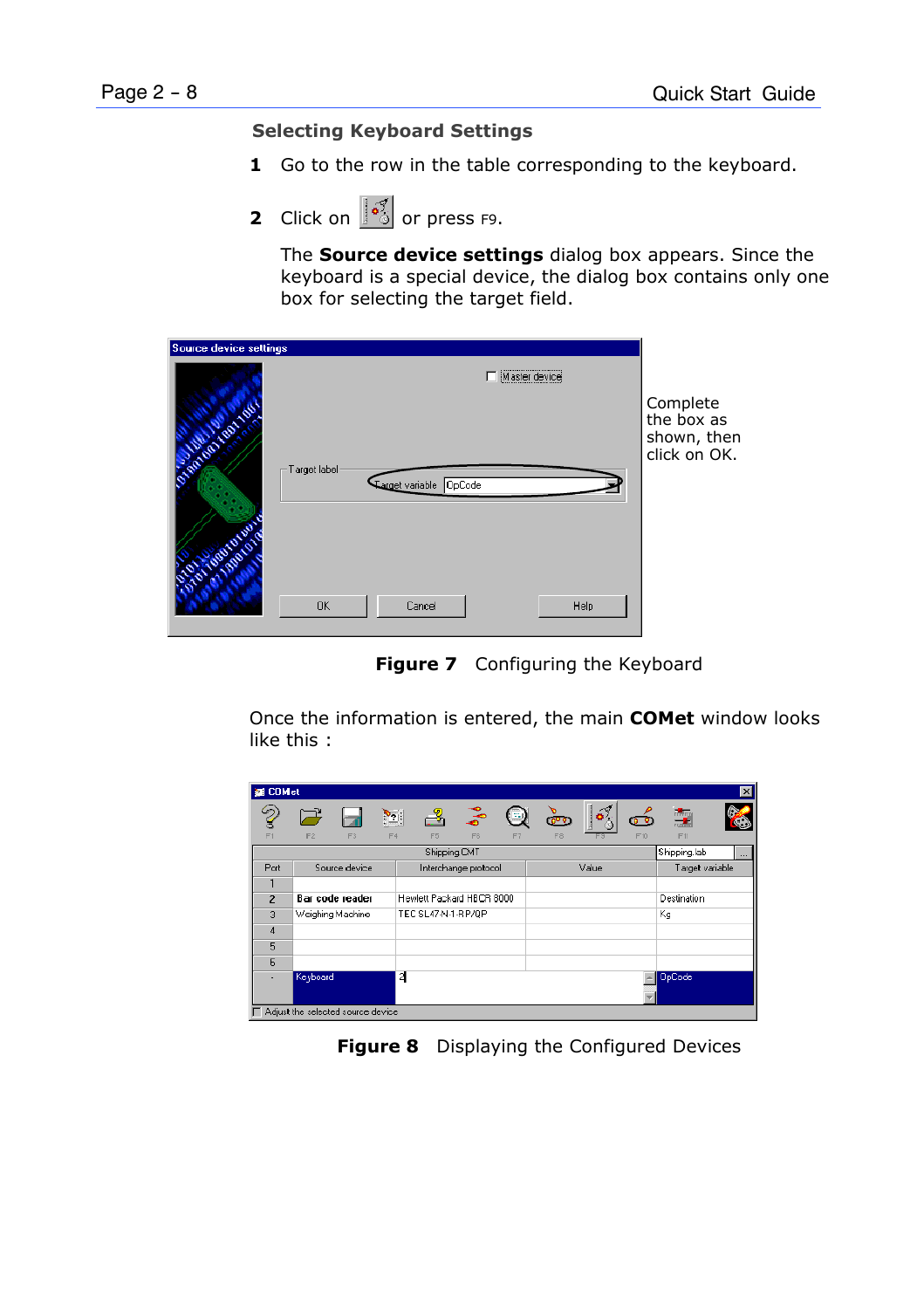#### **Saving the Environment**

Now you have created your environment, you will save it so that it can be used later.

**1** Click on  $\mathbb{E}\left[\begin{array}{cc} 0 & \cos\theta \\ 0 & \sin\theta\end{array}\right]$  or press F3.

The **Save as** dialog box appears :



**2** Enter SHIPPING.CMT as the environment name, then click on OK.

To launch data acquisition: **Data Acquisition**

**1** Click on  $\infty$  or press F6.

The **Transfer** dialog box appears.

| <b>E.</b> Transfer                        |        |
|-------------------------------------------|--------|
| Choose the transfer mode, then press 'OK' |        |
|                                           |        |
| C Update and print                        |        |
| C Update only                             |        |
|                                           |        |
| 0K                                        | Cancel |

**Figure 9** The **Transfer dialog box**

**2** Check the **Update only** box: data will be sent to the labeling software and inserted into the label **Var** fields. or

Check the **Update and print** box if you wish to both update the **Var** fields and print in real time at the same time.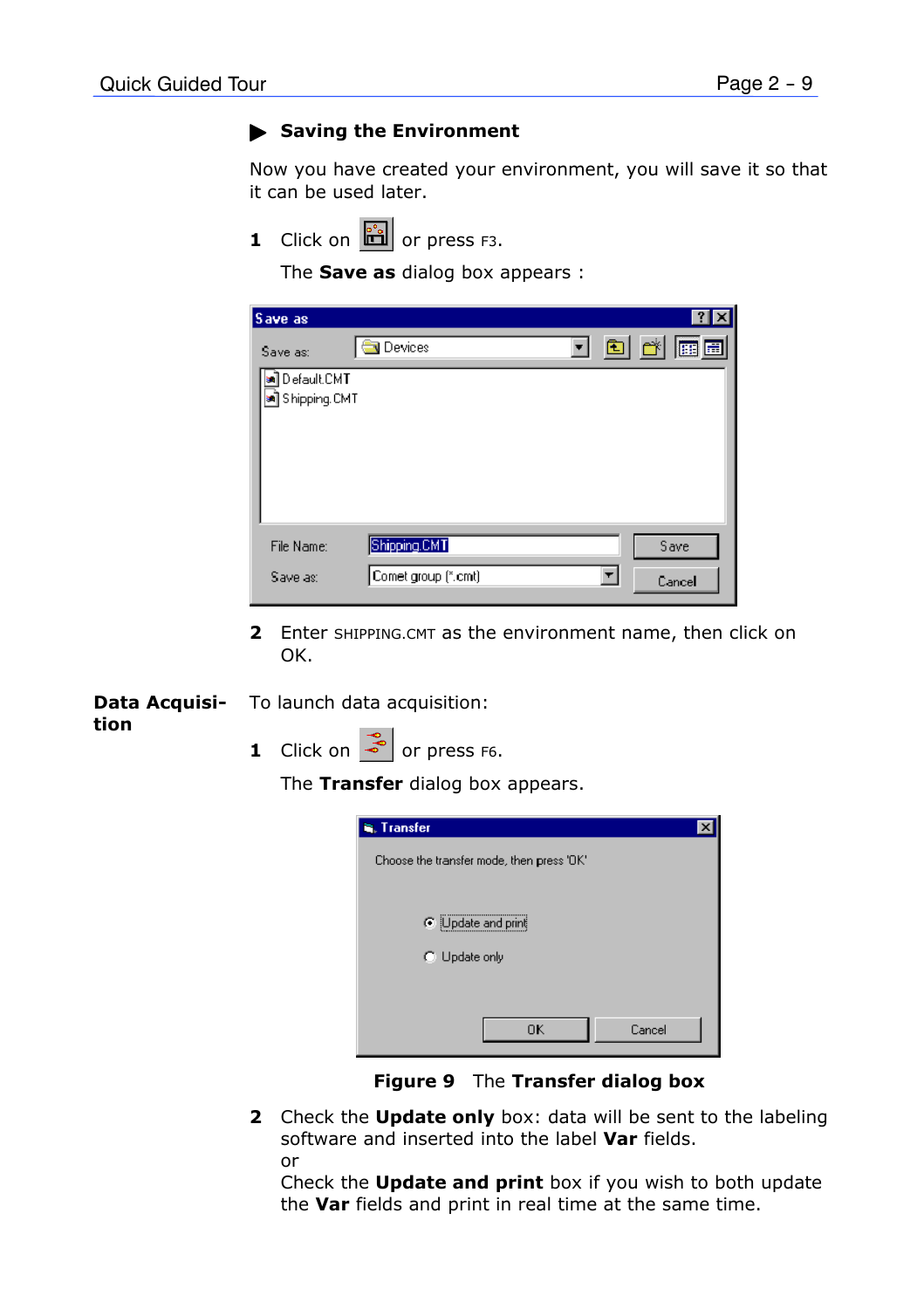Values are displayed one by one in the table.

| <b>Ed COMet</b> |                  |                                            |                               |                                                     |                                                | $\overline{\mathbf{x}}$  |
|-----------------|------------------|--------------------------------------------|-------------------------------|-----------------------------------------------------|------------------------------------------------|--------------------------|
| S<br>F1         | F3<br>E2         | $\sum_{i=1}^n a_i$<br>F4<br>F <sub>5</sub> | <b>STOP</b><br>F <sub>6</sub> | $\frac{\partial}{\partial \sigma}$<br>Œ<br>F7<br>F8 | 61.<br>0 <sup>0</sup><br>F10<br>F <sub>3</sub> | 譚<br>F11                 |
|                 |                  |                                            | Shipping.CMT                  |                                                     |                                                | Shipping lab<br>$\cdots$ |
| Port            | Source device    |                                            | Interchange protocol          |                                                     | Value                                          | Target variable          |
|                 |                  |                                            |                               |                                                     |                                                |                          |
| $\overline{2}$  | Bar code reader  |                                            | Hewlett Packard HBCR 8000/    | 4556123                                             |                                                | Destination              |
| $\overline{3}$  | Weighing Machine | TEC SL47-N-1-RP/OP                         |                               | 1.5                                                 |                                                | Kg                       |
| 4               |                  |                                            |                               |                                                     |                                                |                          |
| 5               |                  |                                            |                               |                                                     |                                                |                          |
| £.              |                  |                                            |                               |                                                     |                                                |                          |
| ٠               | Keyboard         | 3.95                                       |                               |                                                     |                                                | OpCode                   |
|                 |                  |                                            |                               |                                                     |                                                |                          |
|                 |                  |                                            |                               |                                                     |                                                |                          |





To show that the transfer process is taking place, the  $\left| \frac{3}{2} \right|$  but-



#### **Obtaining a Preview**

• To better monitor the process, request a label preview by click on  $\mathbb{Q}$  or by pressing F7.



**Figure 11** Label Preview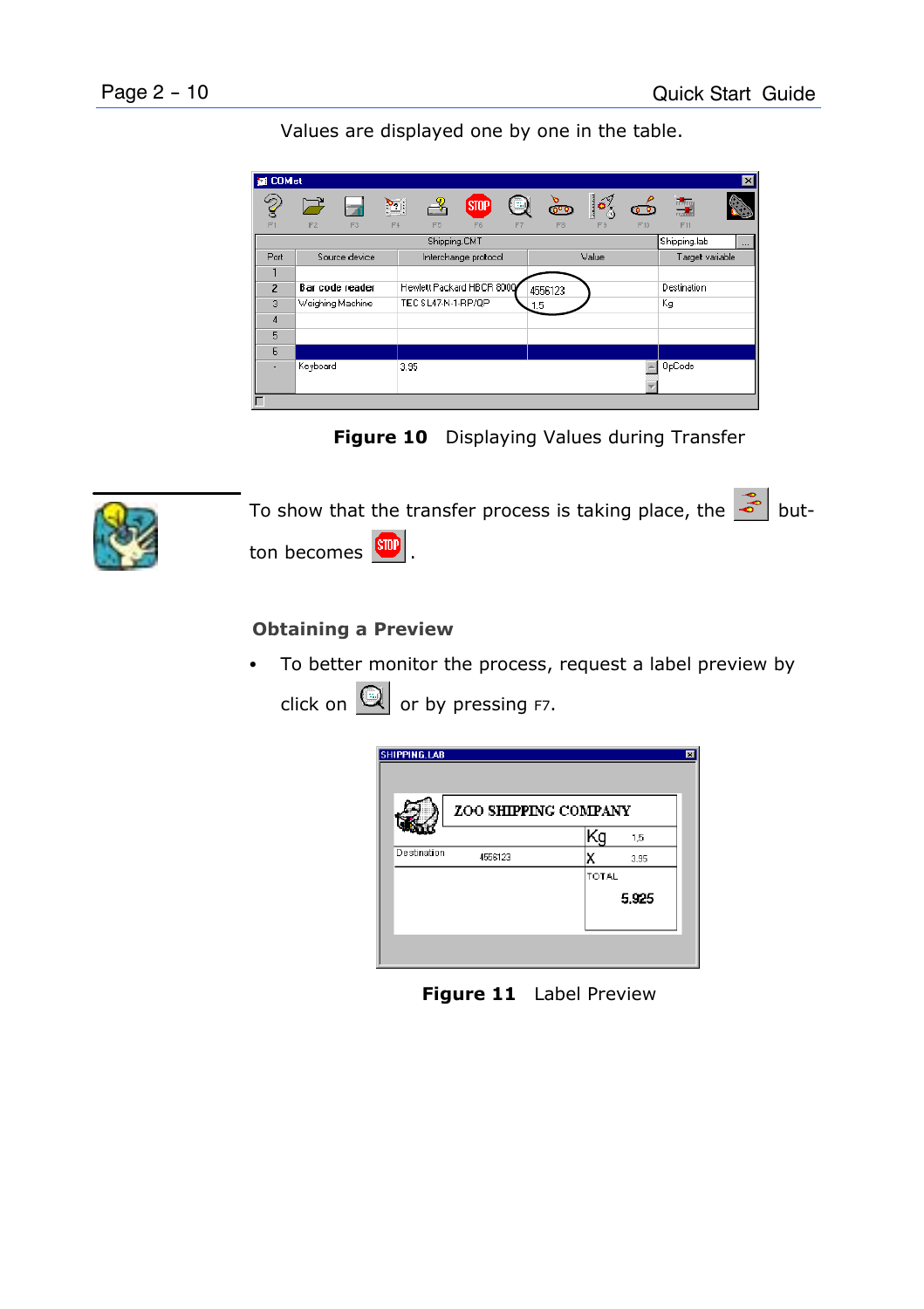#### **Creating a New Protocol**

It is entirely possible that the protocol used by your device is unavailable in **COMet**. If so, you must define it using the technical information sheet that came with your device.

Let us suppose that the ZOO Shipping Company has just purchased a new bar code reader, the protocol of which is not recognized by **COMet**.

Excerpt from the manufacturer's information:

Quazar Bar Code Reader Protocol : TX-22 Type : touch reader Communication parameter : Speed : 2,400 baud Data bits : 8 Parity : none Stop bit : 1 Initialization :

|                      | Sequence |
|----------------------|----------|
| Check characters on  | 09 01    |
| Check characters off |          |
|                      | nn<br>Ω9 |

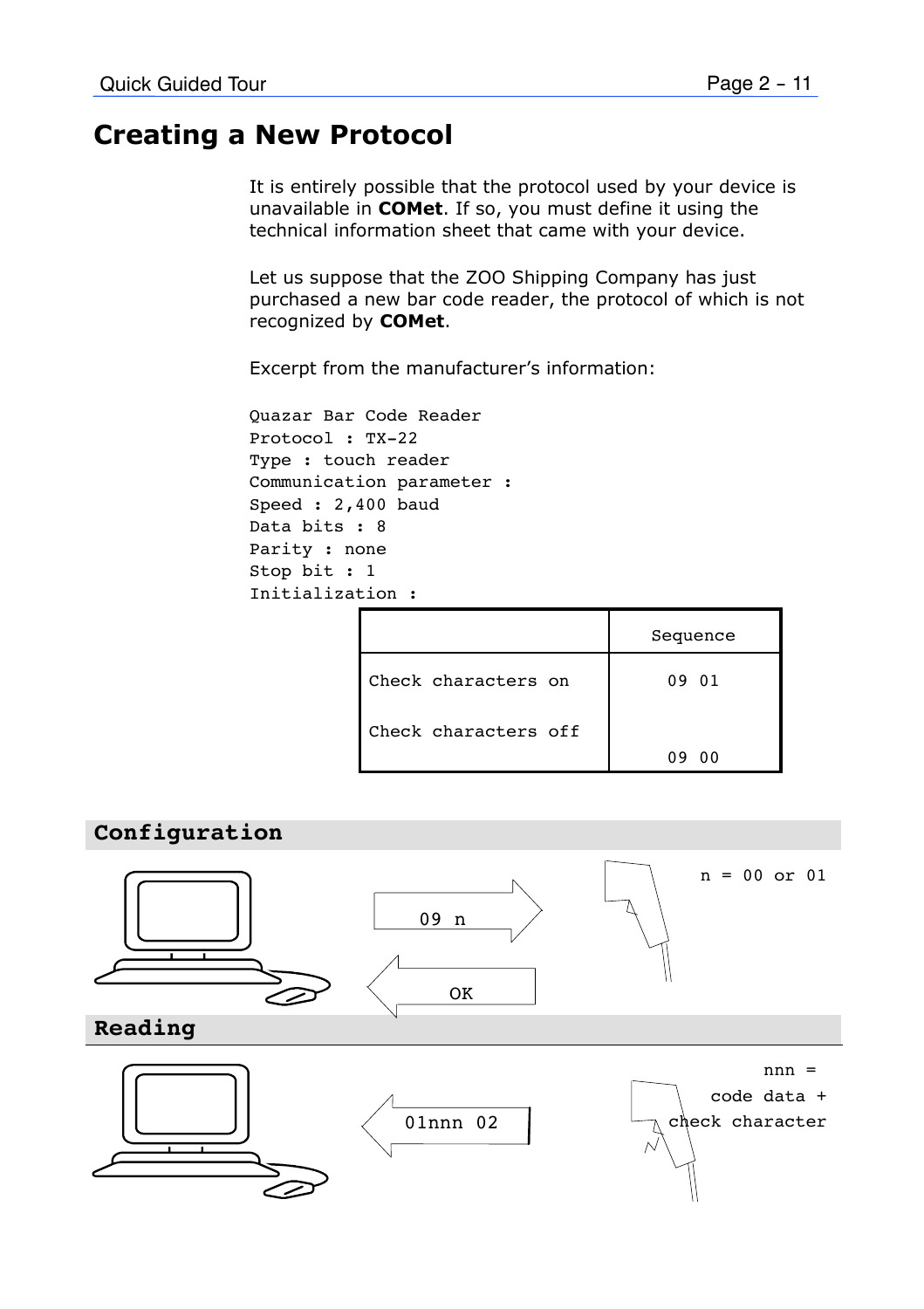#### **Selecting Settings for the Bar code Reader**



**1** Click on **o** or press F8.

The protocol **Selection** dialog box appears.

- **2** Click on **New**.
- **3** Click on  $\boxed{\frac{3}{2}}$  or press F9.

The **Source device settings** dialog box appears.

**4** Using the manufacturer's information, complete the differents boxes as shown below :

| <b>Source device settings</b> |                                                                 |
|-------------------------------|-----------------------------------------------------------------|
|                               | Barcode reader Quazar<br>Name<br>⊽<br>Master device             |
|                               | Protocol                                                        |
|                               | Codebar reader<br>Type<br>Settings<br>Hewlett Packard HBCR 8000 |
| <b>Statement Company</b>      |                                                                 |
|                               | Target label                                                    |
|                               | Target variable Destination                                     |
|                               | Communication parameters                                        |
|                               | Baud rate 2400<br>Parity  N None                                |
| Capital Marian                | Data bits 8<br>Stop bits  1                                     |
|                               |                                                                 |
|                               | <b>OK</b><br>Cancel<br>Help                                     |
|                               |                                                                 |

**Figure 12** Configuring a source device

**5** Once the dialog box has been completed, click on **Settings...**

The **Protocol** dialog box appears.

**6** Check the **Proceed with this step** box, then complete the text boxes by referring to the manufacturer's information. Here we are looking to obtain the bar code's check character.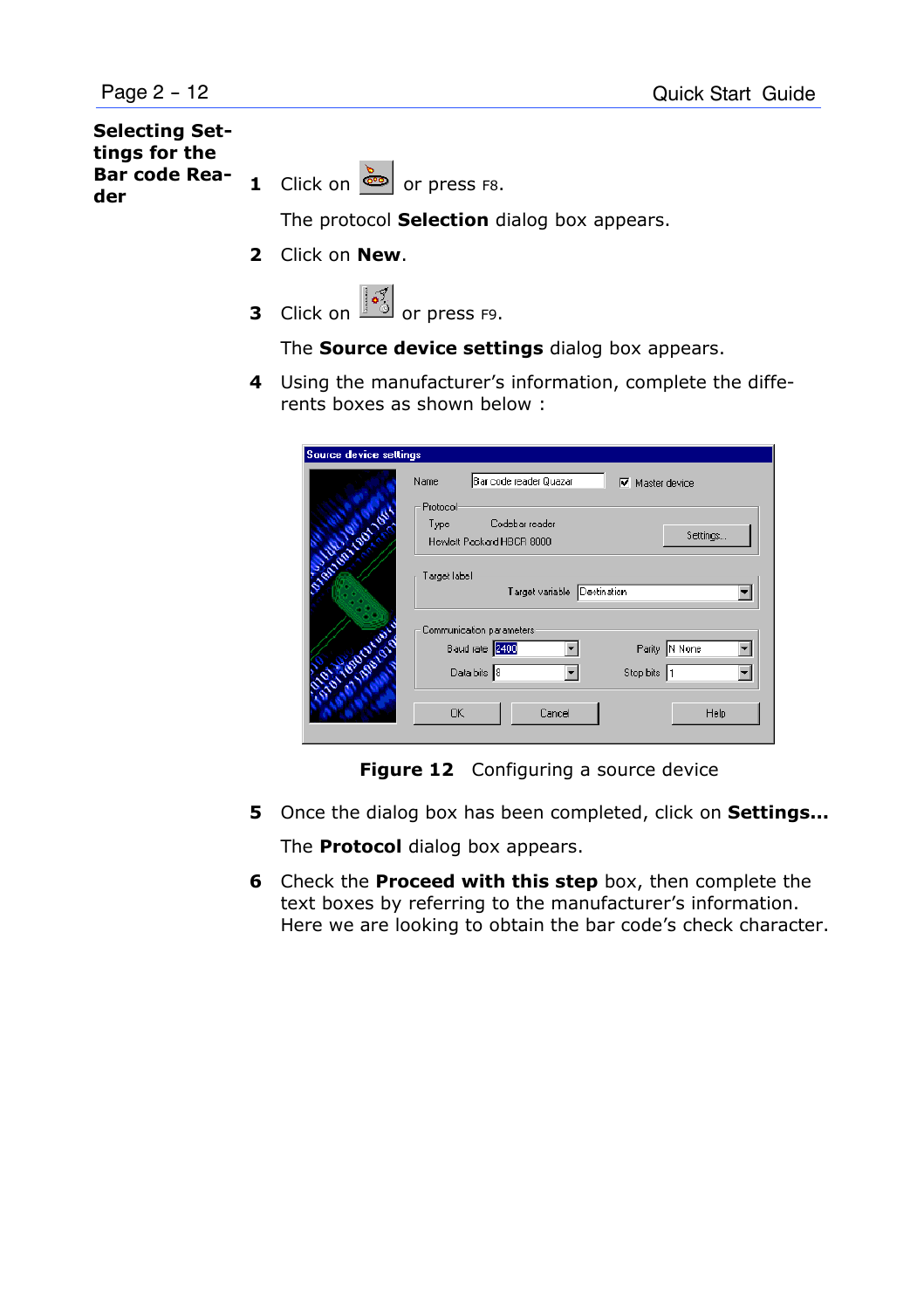#### $\blacktriangleright$  Initialization Step

To retrieve this check character, and in accordance with the device specifications, you must send the command " 0901 ", or ^I^A (see note below).



We will then delete this data check character as in our case, the sole purpose of initialization is to make sure the reader is working correctly.

**Note** The following special characters cannot be directly entered into the text box: - ASCII check characters (ASCII 1 to 31) - quotation marks (ASCII 34)

- commas (ASCII 44)
- semicolons (ASCII 59)
- equal signs (ASCII 61)
- circumflex accents (ASCII 94)
- spaces (ASCII 32)
- extended ASCII characters (ASCII 128 onwards)
- backslashes (ASCII 124)
- To enter these characters, use one of the following notations :
- **1** ^#, # is a capital letter from A to Z and replaces the ASCII characters from 1 to 26.
- Example: ^F for the 6 byte.
- **2**  $\wedge$   $\#$   $\#$   $\#$   $\#$   $\#$  is a decimal number above 0 (length is fixed at 3 digits).

Example: ^034 for the double quotation marks, or ^094

the circumflex accent.

for

To enter this command, enter  $''$  ^I^A  $''$  (in **Windows<sub>TM</sub>** enter a space after the circumflex accent) :  $\land$ , space, I,  $\land$ , space, A.

Still following the manufacturer's specifications, the reader should send back an " OK ". If there is nothing after 500 ms, the communication is deemed to have failed, and the user must then decide what to do.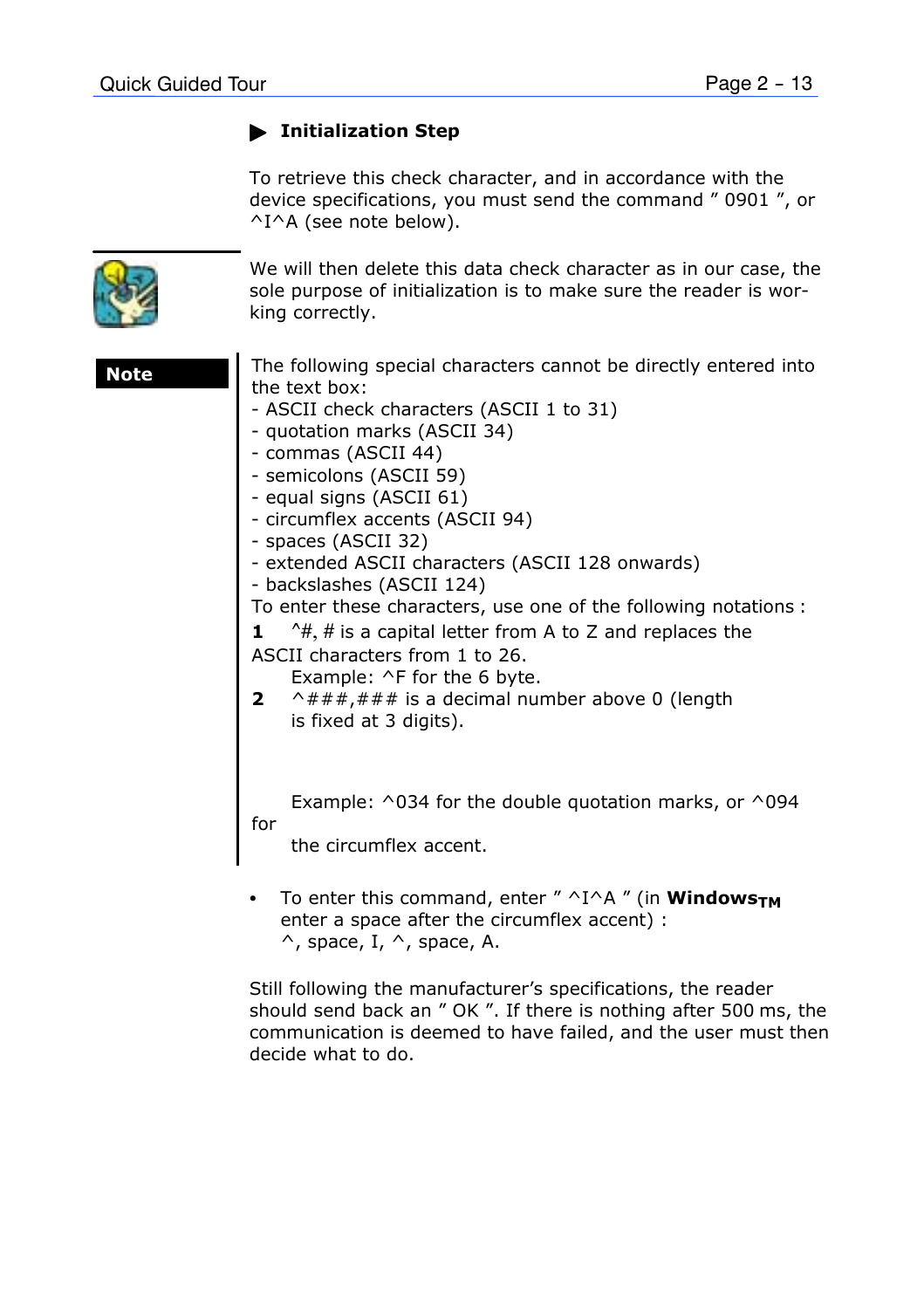$\blacktriangleright$  **Wait Stage** 

| is, Protocol   |                                                                |                                               |        | $\vert x \vert$ |
|----------------|----------------------------------------------------------------|-----------------------------------------------|--------|-----------------|
| Init           | Wait stage                                                     |                                               |        |                 |
| Wait           | Exit wait stage<br>C After a delay of                          | C When receiving a message sent by the device | 500    | ms              |
| (Query)        | After pressing the key<br>C While the master device is updated | Space                                         |        |                 |
| Poll           |                                                                |                                               |        |                 |
| <b>Extract</b> |                                                                |                                               |        |                 |
| <b>Reset</b>   | Save As                                                        | OK.                                           | Cancel | Help            |
|                |                                                                |                                               |        |                 |

**Figure 13** Wait Stage

**Check the When receiving a message sent by the device** box, since the data is transmitted as soon as the reader's trigger is activated.

#### " **Data Acquisition**

This step allows you to check whether the data received meets user expectations.

| <b>is</b> , Protocol | $\overline{\mathbf{x}}$                       |
|----------------------|-----------------------------------------------|
|                      | Enquire data availability                     |
| Init                 | $\nabla$ Proceed with this step               |
|                      | Delay after sending (ms) 0<br>Command to send |
| <b>Wait</b>          | Vait for an answer                            |
|                      | Negative answers<br>Positive answers          |
| Query                | <b>CARD</b>                                   |
|                      |                                               |
|                      | Timeout (ms) 0                                |
| Poll                 | Reaction                                      |
|                      | □ Acknowledge with:                           |
| <b>Extract</b>       |                                               |
|                      |                                               |
| Reset                | Save As<br><b>OK</b><br>Cancel<br>Help        |
|                      |                                               |
|                      |                                               |

**Figure 14** Data Acquisition

In our case, we are expecting a variable message.

According to the manufacturer's specifications, and whatever the nature of the bar code, the message takes the form " 01 n n n n... check 02 ". It is contained within the codes " 01 " and " 02 ", contains a variable number of characters and may contain a check code at the end.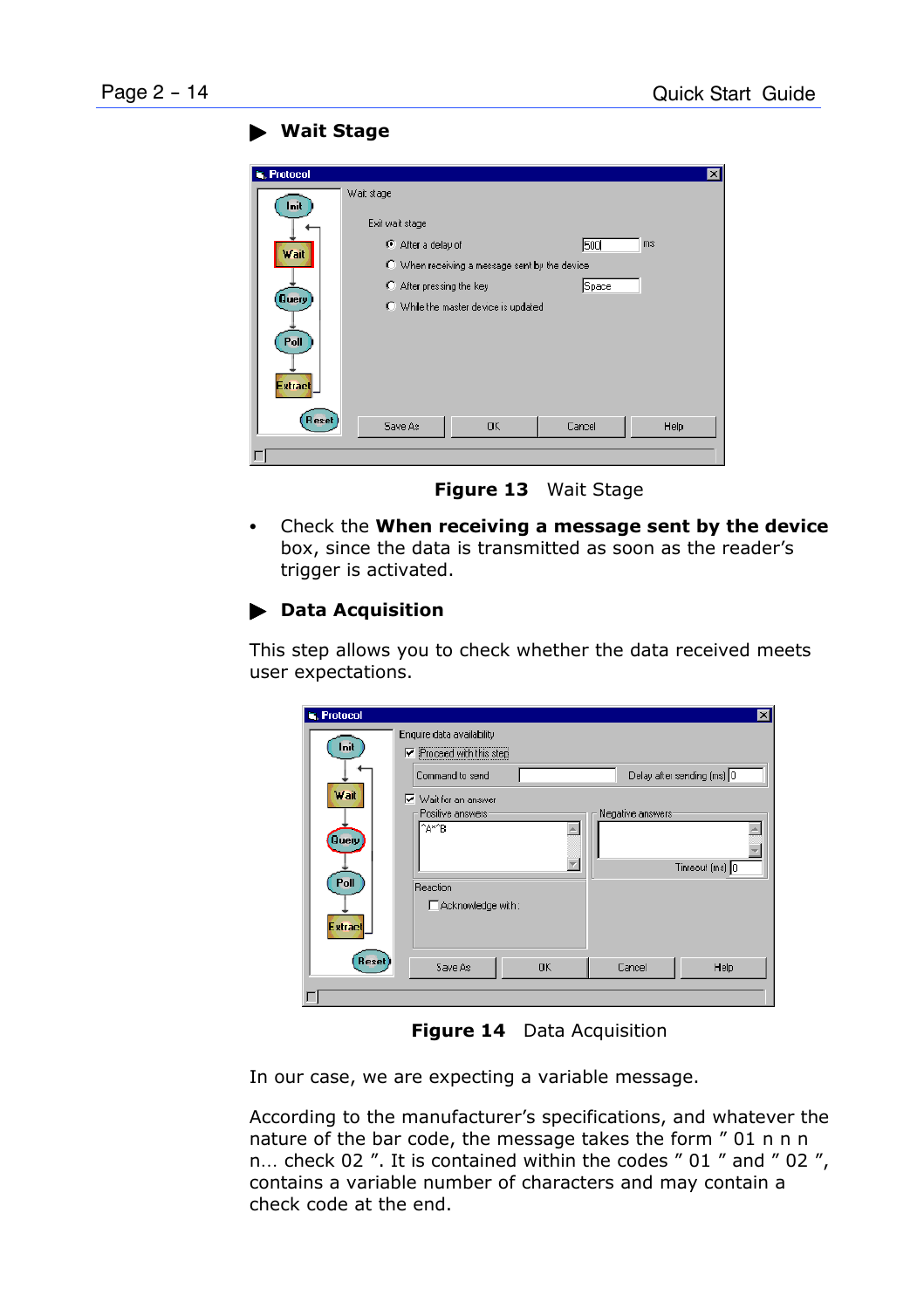$\cdot$  Fnter  $''$  ^A\*^B  $''$ .

^A : message start character,

- \* : joker replacing a given number of characters,
- ^B : message stop character.

#### $\blacktriangleright$  Data Extraction

In this step, we will define the structure and nature of the message, and specify which part of the message we want to retrieve.

| Protocol<br>m.         |                             |                                                 | $\vert x \vert$              |
|------------------------|-----------------------------|-------------------------------------------------|------------------------------|
|                        | Data extraction             |                                                 |                              |
| Init                   | Type of received<br>message | Data delimiters<br>Position of the first byte 2 | 0                            |
| Wait                   | C Of fixed length           |                                                 | End mark <sup>2</sup> B<br>❸ |
|                        | Of variable length          |                                                 | End offset -1<br>❹           |
| Query                  | Bytes encoding              | Alphanumerical                                  | $\mathbf{\Theta}$            |
|                        | Output format               |                                                 | Suffix                       |
| Poll<br><b>Extract</b> | Example                     | $12345^{\circ}B \Rightarrow 234$                |                              |
| <b>Reset</b>           | Save As                     | <b>OK</b><br>Cancel                             | Help                         |
|                        |                             |                                                 |                              |

**Figure 15** Data Extraction

Key:

We know that the message is of **variable length**.

 $\Theta$  The first data byte is placed in second position, after the message start byte.

**O** The stop character is ^B.

 We want an offset of -1 byte to exclude the check character (it is not necessary to keep this information, since the labeling program recalculates the check character).

 $\Theta$  Coding is **Alphanumerical** ; bytes received will be transmitted without being converted.



Using the **Example** box, check that the message features the correct parameters.